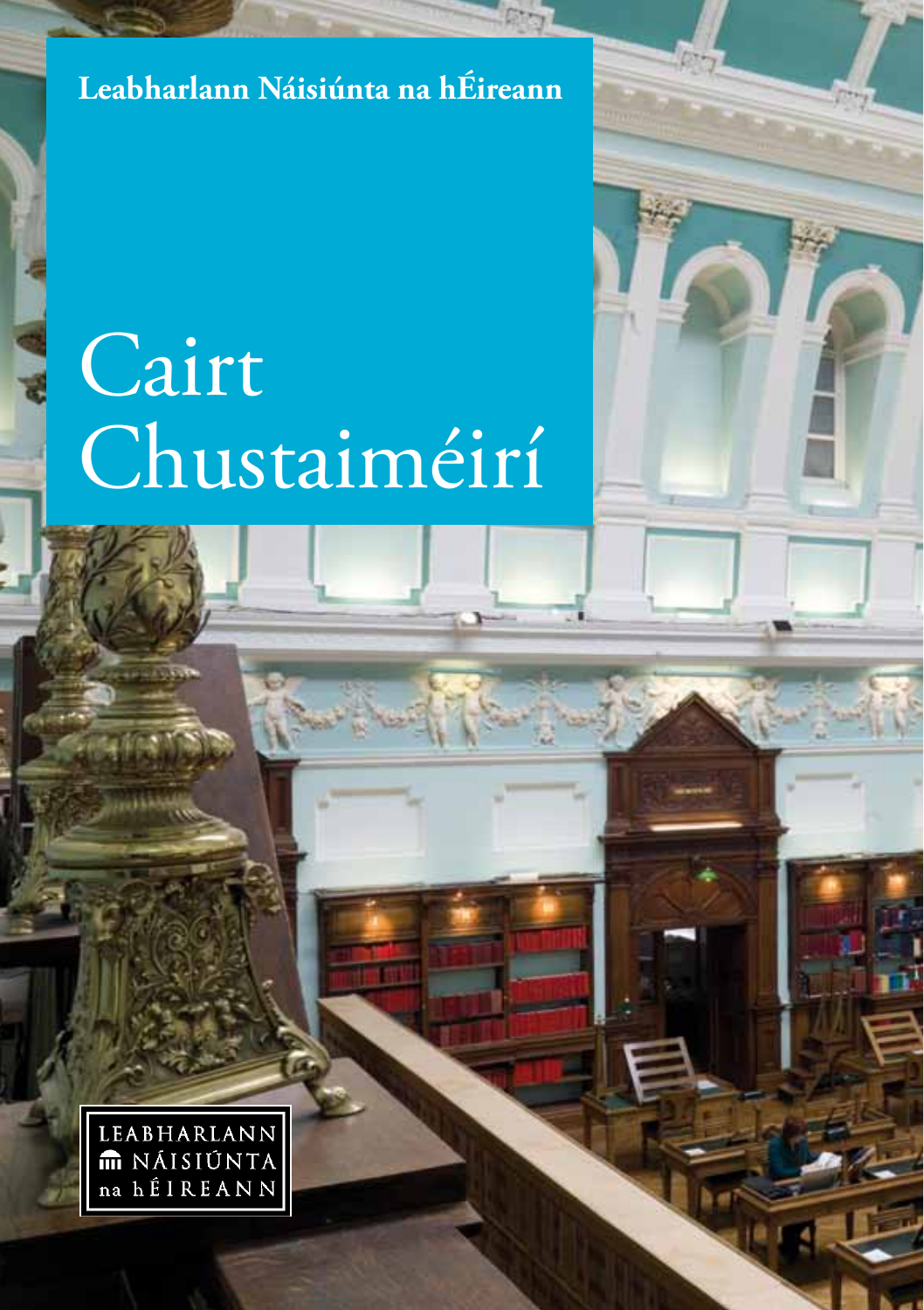# **Ár Misean:**

**2**

Taifead doiciméadach agus intleachtúil shaol na hÉireann a bhailiú, a chaomhnú agus a dhéanamh inrochtaine agus cur leis an soláthar rochtana ar an ollchnuasach eolais atá taifeadta.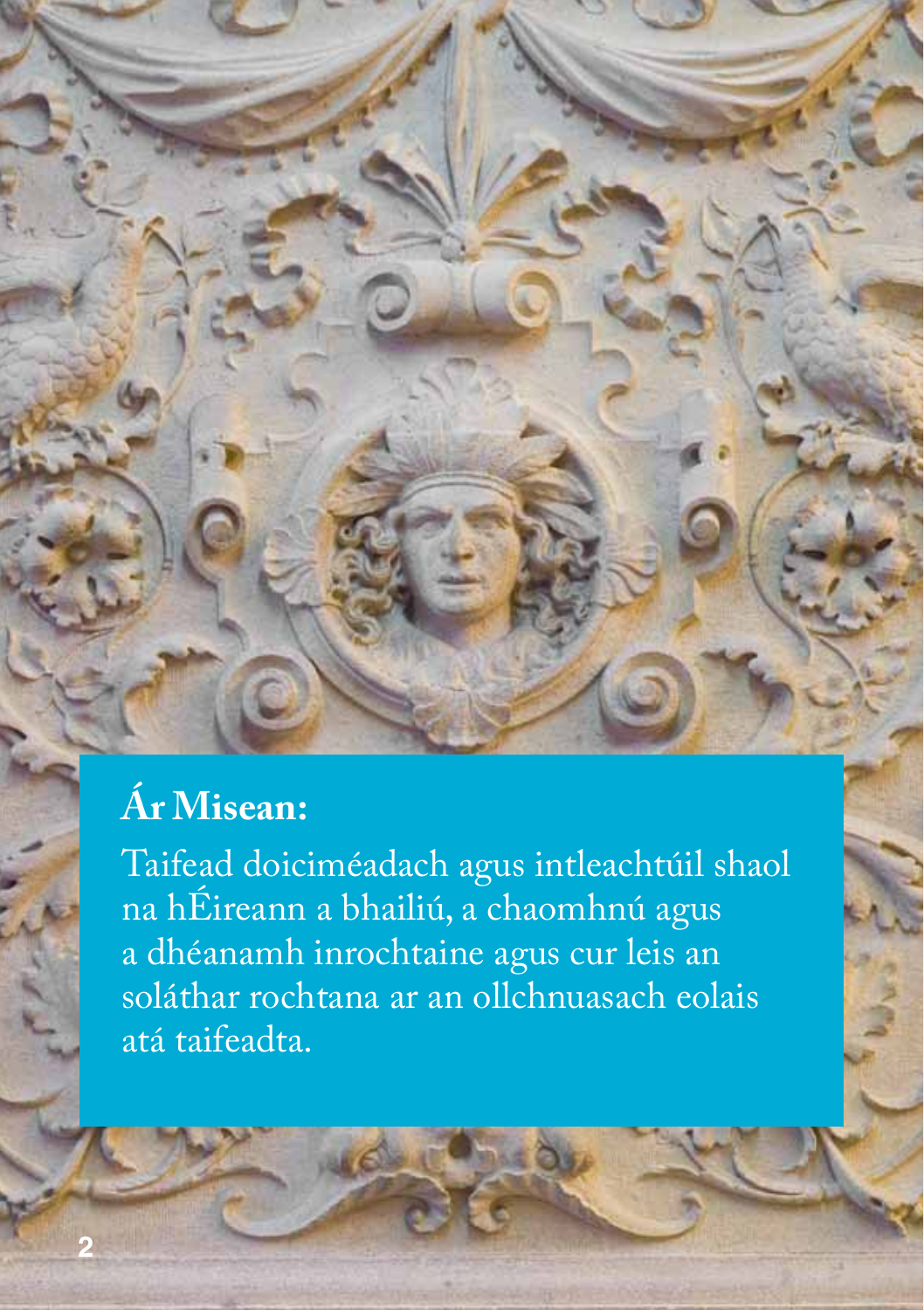Leagann an Chairt seo amach caighdeán na seirbhíse a bhfuil tú i dteideal uainn. Agus an tseirbhís seo á soláthar, cinnteoidh an Leabharlann:

- **>** Go gcaithfear leat le cúirtéis, gairmiúlacht agus éifeachtacht
- **>** Go ndéanfar cumarsáid leat i dteanga atá soiléir agus éasca le tuiscint
- **>** Go gcuirfear fáilte roimh aon tuairimí nó moltaí atá agat
- **>** Go gcuirfear timpeallacht ar fáil a chuidíonn le staidéar agus taighde
- **>** Go ndéileálfar go pras agus go cuí le gearáin.

## **Dul i gcomhairle lenár mbailiúcháin:**

Tá seirbhísí a chuideoidh leat rochtain a fháil ar ár mbailiúcháin [lena n-áirítear fáil ar chatalóga agus áiseanna aimsithe, aisghabháil ábhar, seirbhís athghrafach agus seirbhís eolais agus tagartha] ar fáil inár Seomraí Léitheoireachta agus in áiteanna poiblí eile. Cuirimid seirbhís eolais trí chomhfhreagras, teileafón agus ríomhphost ar fáil chomh maith.

#### **Seomraí Léitheoireachta**

Ár Spriocanna:

- **>** Ábhar a stóráiltear ar an láthair a sheachadadh laistigh de 15 nóiméad ó iarratas an úsáideora\*
- **>** Ábhar a stóráiltear lasmuigh den láthair a sheachadadh go luath san iarnóin ar an lá céanna
- **>** Eolas soiléir a sholáthar go héifeachtúil agus go cruinn
- **>** Eolas tráthúil a eisiúint faoi chur isteach ar sheirbhísí.

# **Seirbhísí Tagartha agus Eolais**

Chun cuidiú leat rochtain a fháil ar ár mbailiúcháin agus dul i gcleachtadh ar ár gcatalóga, ár n-áiseanna aimsithe agus ar sheirbhísí eile, cinnteoidh ár bhfoireann:

- **>** Go bpróiseálfar do chéadfhiosrúcháin agus/nó iarratais ar thicéid léitheora go pras agus le cúirtéis
- **>** Go bhfuil fáil agat ar bhileoga eolais cothrom le dáta faoinár mbailiúcháin agus ár seirbhísí

\* D'amanna seachadta lámhscríbhinní téigh chuig an láithreán gréasáin ag www.nli.ie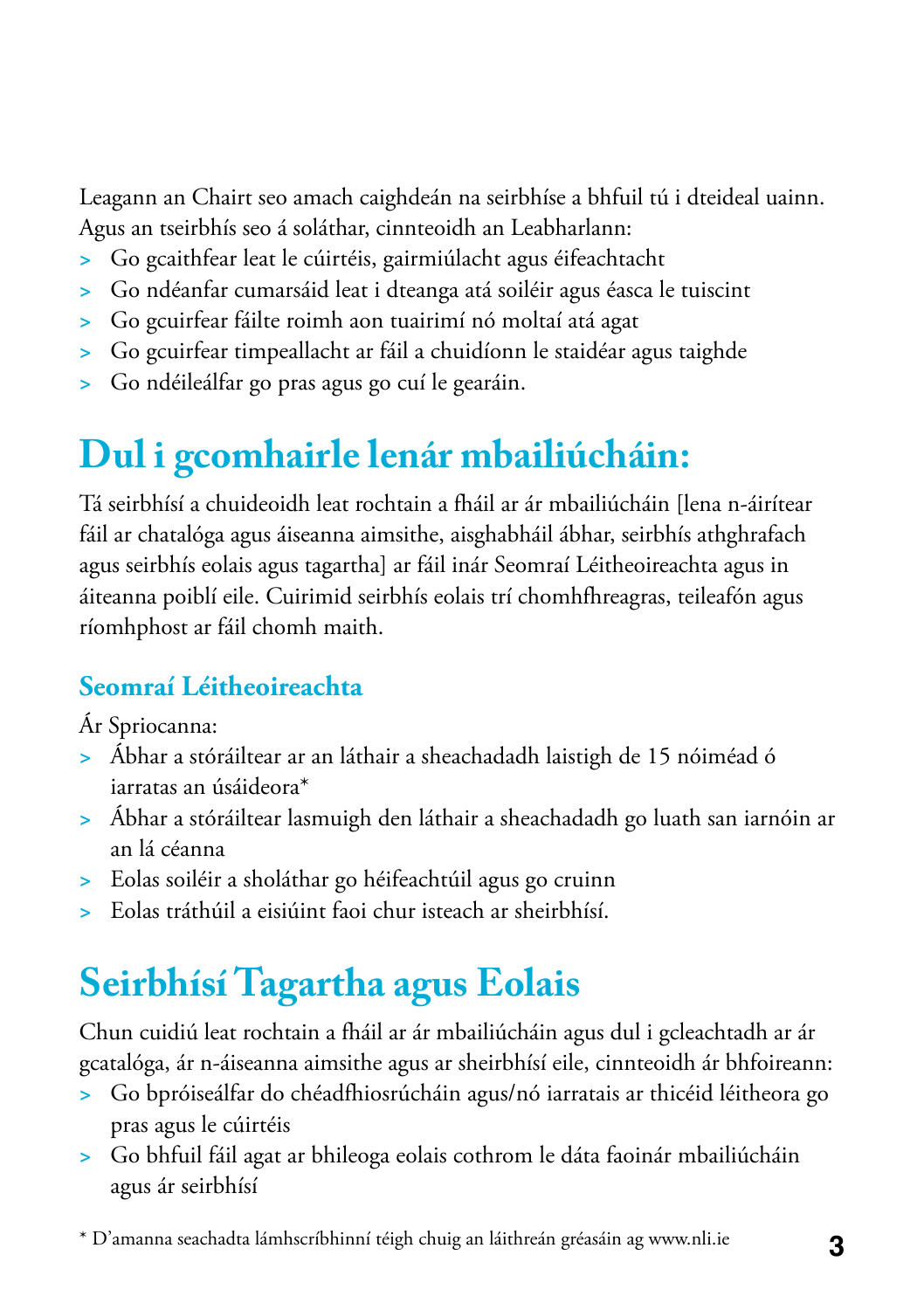- **>** Go gcuideoidh siad leat a bheith féindhóthanach in úsáid na Leabharlainne trí na catalóga a mhíniú duit agus trí chuidiú leat an t-ábhar iomchuí a aimsiú
- **>** Go ndéileálfar le gnáthfhiosrúcháin go héifeachtach agus go cruinn ag an deasc tagartha sna Seomraí Léitheoireachta
- **>** Go gcuideoidh siad leat na seirbhísí eolais ar-líne a úsáid
- **>** Go gcinnteoidh siad go bhfuil trealamh ag obair.

## **Freagrachtaí an Leabharlannaí nó Cartlannaí Dualgais:**

- **>** Freagraí a thabhairt ar fhiosrúcháin go pearsanta ar an teileafón, le faics nó ar ríomhphost
- **>** Eolas soiléir agus cruinn a thabhairt ar ár mbailiúcháin, catalóga, áiseanna aimsithe agus seirbhísí na Leabharlainne nuair a iarrtar sin
- **>** Freagairt d'iarratais ar eolas fíorasach simplí laistigh de dhá lá gnó
- **>** Seirbhís teileafóin éifeachtach a sholáthar.

# **Seirbhís Chomhairleach Ghinealais**

Déileálfaidh an Fhoireann sa tSeirbhís Ghinealais go cúirtéiseach agus faoi rún le daoine a thagann chuig an tseirbhís iad féin ag lorg comhairle ar thaighde maidir le cúlra teaghlaigh in Éirinn.

# **Seirbhísí Athghrafacha**

Soláthraíonn an Leabharlann raon seirbhísí cóipeála lena n-áirítear cóipeáil féinseirbhíse. Seo a leanas na seirbhísí:

- **>** Próiseálfaimid d'ordú laistigh de fhráma ama comhaontaithe
- **>** Míneoimid táillí iníoctha do sheirbhísí cóipeála
- **>** Déanfaimid athbhreithniú go rialta ar tháillí lena chinntiú go bhfuil siad cothrom agus cuí
- **>** Cuideoimid leat saoráidí féinseirbhíse priontála a úsáid
- **>** Freagróimid ar theip trealaimh go pras.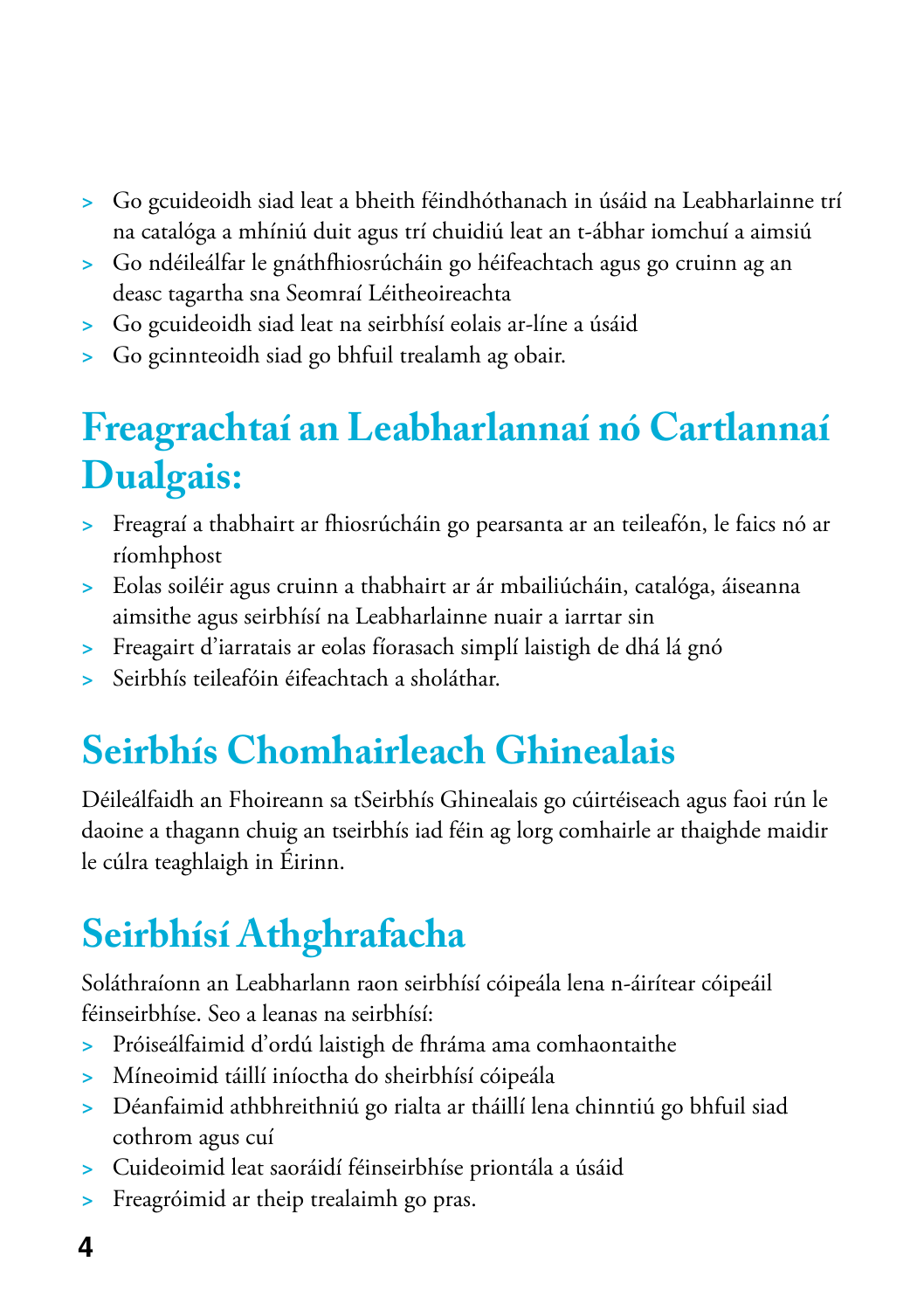

## **Oideachas agus For-Rochtain**

Déanfaimid léirmhíniú ar ár mbailiúcháin agus cruthóimid rochtain ar an ábhar sin trí:

- **>** Taispeántais –Ar an suíomh, Ag Taisteal, Ar Líne
- **>** Foilseacháin
- **>** Seimineáir agus gníomhaíochtaí eile
- **>** Imeachtaí Poiblí Speisialta
- **>** Turais agus cainteanna sa Leabharlann.

# **Láithreán Gréasáin**

Tá láithreán gréasáin dátheangach na Leabharlainne (www.nli.ie) ar cheann de na príomhchainéil chumarsáide atá againn a sholáthraíonn eolas ar ár mbailiúchán agus ár seirbhísí. Éistfimid le bhur dtuairimí maidir le caighdeán an láithreáin ghréasáin agus leanfaimid á fheabhsú chun freastal ar riachtanais ár gcustaiméirí. Beidh ár láithreán gréasáin: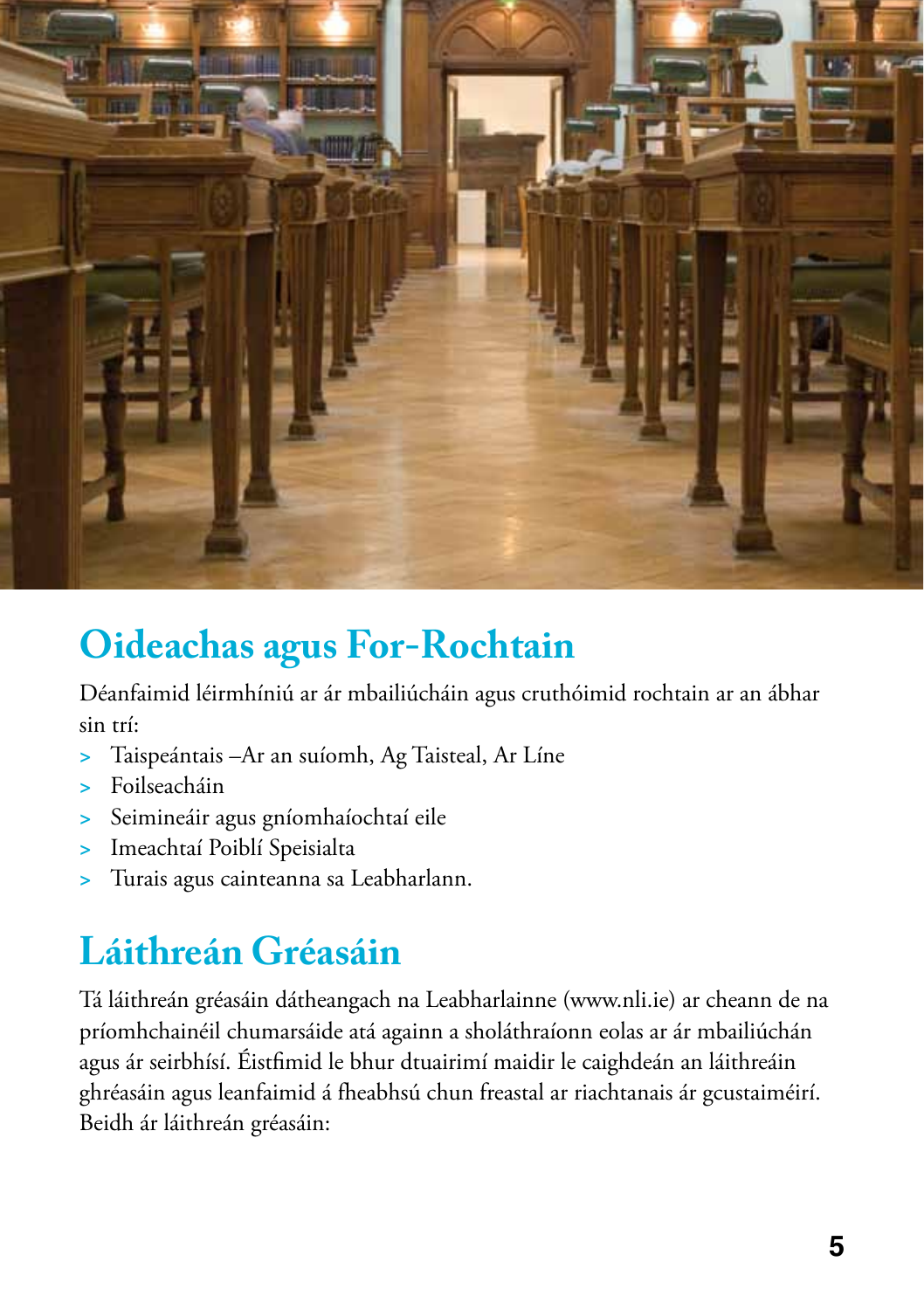- **>** Suas chun dáta
- **>** Éasca le húsáid
- **>** Ag teacht le riachtanais inrochtaineachta
- **>** Ábharthach do riachtanais na léitheoirí i dtéarmaí eolas faoi chatalóga, áiseanna aimsithe, saothar a fuarthas le déanaí agus seirbhísí nua
- **>** Aiseolas a fháil ó Chárta Tuairimí ar líne.

# **Cumarsáid lenár gCustaiméirí**

Freagraíonn an Leabharlann Náisiúnta fiosrúcháin teileafóin, phoist agus ríomhphoist a bhaineann le seirbhísí na Leabharlainne agus lenár nOibríocht Chorparáideach. Beimid cothrom agus muid ag déileáil leat an t-am ar fad. Seo a leanas ár gcaighdeáin seirbhíse:

#### **Teileafón**

- **>** Freagróimid bhur bhfiosrúcháin teileafóin go pras agus go múinte
- **>** Cuirfimid muid féin in aithne duit
- **>** Soláthróimid gnátheolas nuair a iarrtar é
- **>** Cuirfimid d'fhiosrúchán ar aghaidh chuig an rannóg chuí
- **>** Soláthróimid mionsonraí teagmhála iomchuí an chomhalta foirne a bhfuil tú á threorú nó chuichi
- **>** Cinnteoimid go mbeidh teachtaireachtaí guthphoist cothrom le dáta
- **>** Freagróimid teachtaireachtaí guthphoist go pras.

#### **Post agus Ríomhphost**

- **>** Admhóimid gach comhfhreagras scríofa (lena n-áirítear ríomhphoist) laistigh de 6 lá oibre
- **>** Soláthróimid gnátheolas nuair a iarrtar é
- **>** Soláthróimid freagra cinnte do 95% d'fhiosrúcháin ar a laghad laistigh de 20 lá
- **>** I gcásanna ina mbeidh moill eiseofar freagra eatramhach chugat a mhíneoidh an staid sula rachaidh 20 lá in éag.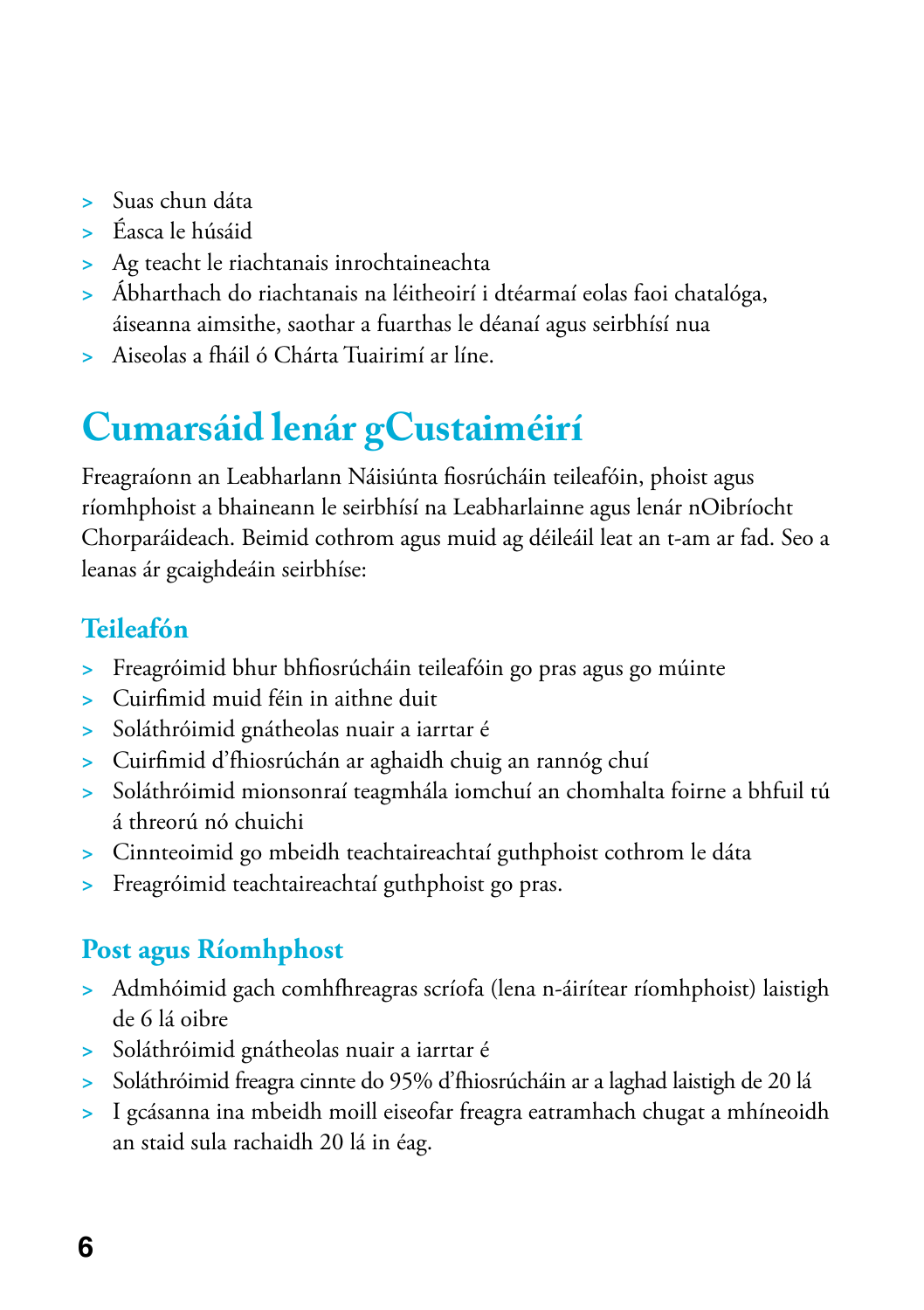# **Gearáin**

Mura bhfuil tú sásta leis an tseirbhís a fuair tú, déan é a phlé leis an duine lena raibh tú ag déileáil le do thoil. Más fearr leat, nó má mhothaíonn tú nach bhfuil an fhadhb réitithe go fóill, féadfaidh tú do ghearáin a chur ar aghaidh chuig an Roinn Seirbhísí Léitheoirí, Leabharlann Náisiúnta na hÉireann, Sráid Chill Dara, Baile Átha Cliath 2 nó chuig readerservices@nli.ie . Caithfear le gach gearán mar seo a leanas:

- **>** Admhóimid laistigh de 3 lá oibre é agus tabharfar freagra laistigh de 10 lá oibre.
- **>** Déileálfar leis ar bhealach cothrom agus cuí
- **>** Caithfear le gach gearán faoi rún murar mian leis an ngearánach a mhalairt (faoi réir ag oibleagáidí faoi na hAchtanna um Shaoráil Faisnéise, 1997 agus 2003).

Má dhéanaimid earráid cuirfimid ina cheart é chomh luath agus is féidir agus gabhfaimid leithscéal agus míniúchán. Má bhíonn tú míshásta fós tabharfaimid eolas duit ar na cearta atá agat an t-ábhar a thabhairt go dtí an Ombudsman.

### **Polasaí Cosanta Leanaí**

San obair a dhéanaimid le leanaí agus daoine óga tá Leabharlann Náisiúnta na hÉireann tiomanta do chur chuige leanbh-lárnaithe agus geallaimid timpeallacht agus taithí shábháilte a sholáthar agus tugtar tús áite do leas an linbh. Tá ár bpolasaí cosanta leanaí ag cloí le moltaí *Children First: National Guidelines for the Protection and Welfare of Children*, a d'fhoilsigh An Roinn Sláinte agus Leanaí.

# **Polasaí Stádas Comhionann**

Táimid tiomanta go hiomlán seirbhís a bheidh inrochtaine agus cuí a sholáthar dár gcustaiméirí go léir agus a fhreastalaíonn ar riachtanais agus aidhmeanna a bhaineann go speisialta le grúpaí áirithe custaiméirí. Rachaimid i gcomhairle lenár gcustaiméirí lena chinntiú go ndéanfar a riachtanais rochtana a mheas agus cuirfear oiliúint foirne chuí ar fáil chun tacú leis an bPolasaí Stádas Comhionann.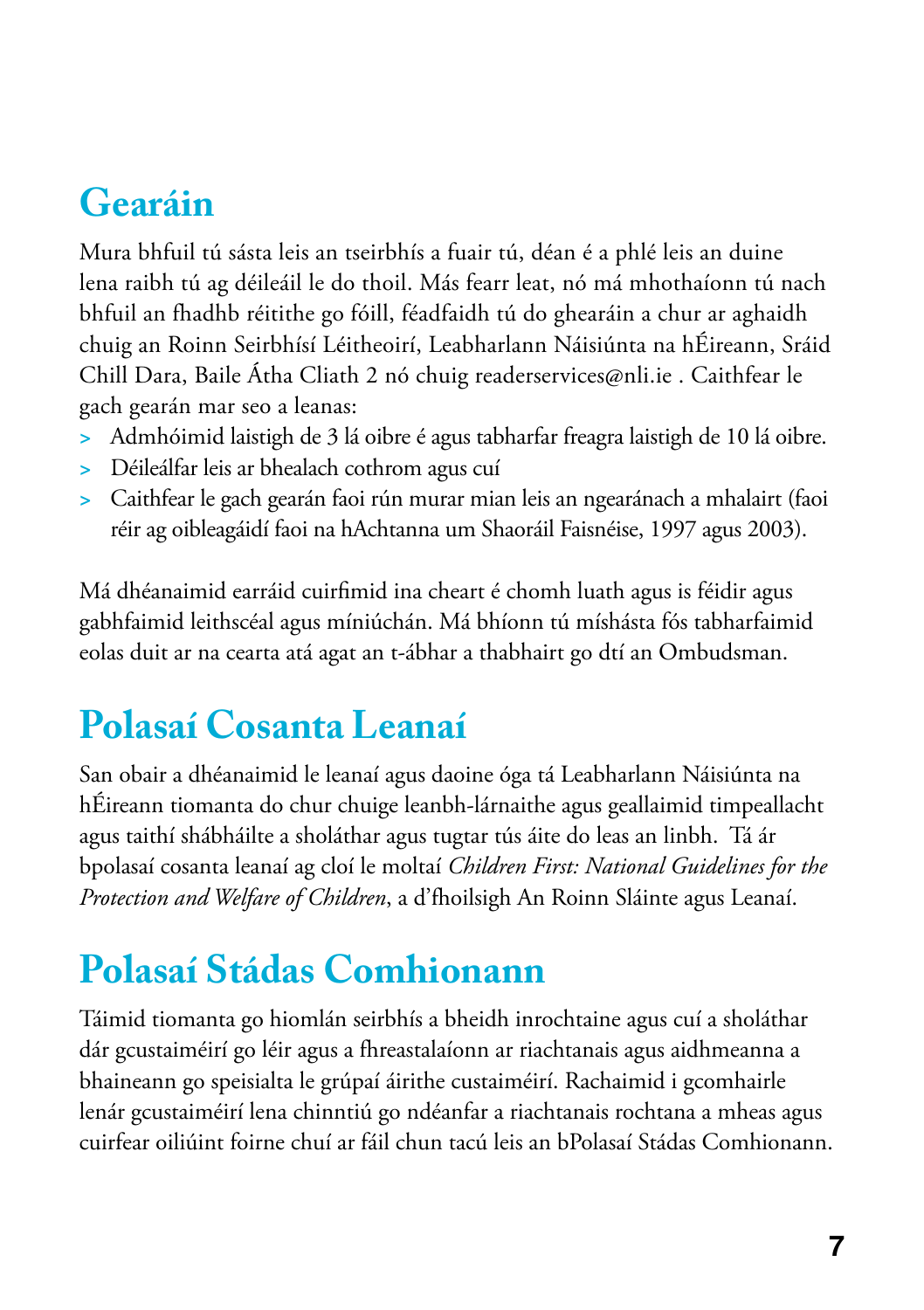**Seirbhís trí Ghaeilge**

Tabharfar freagra i nGaeilge ar chomhfhreagras a gheofar i nGaeilge. Déanfar gach iarracht freastal ar fhiosrúcháin teileafóin i nGaeilge agus freastal ar dhaoine a thagann i láthair ar mian leo a ngnó a dhéanamh trí Ghaeilge.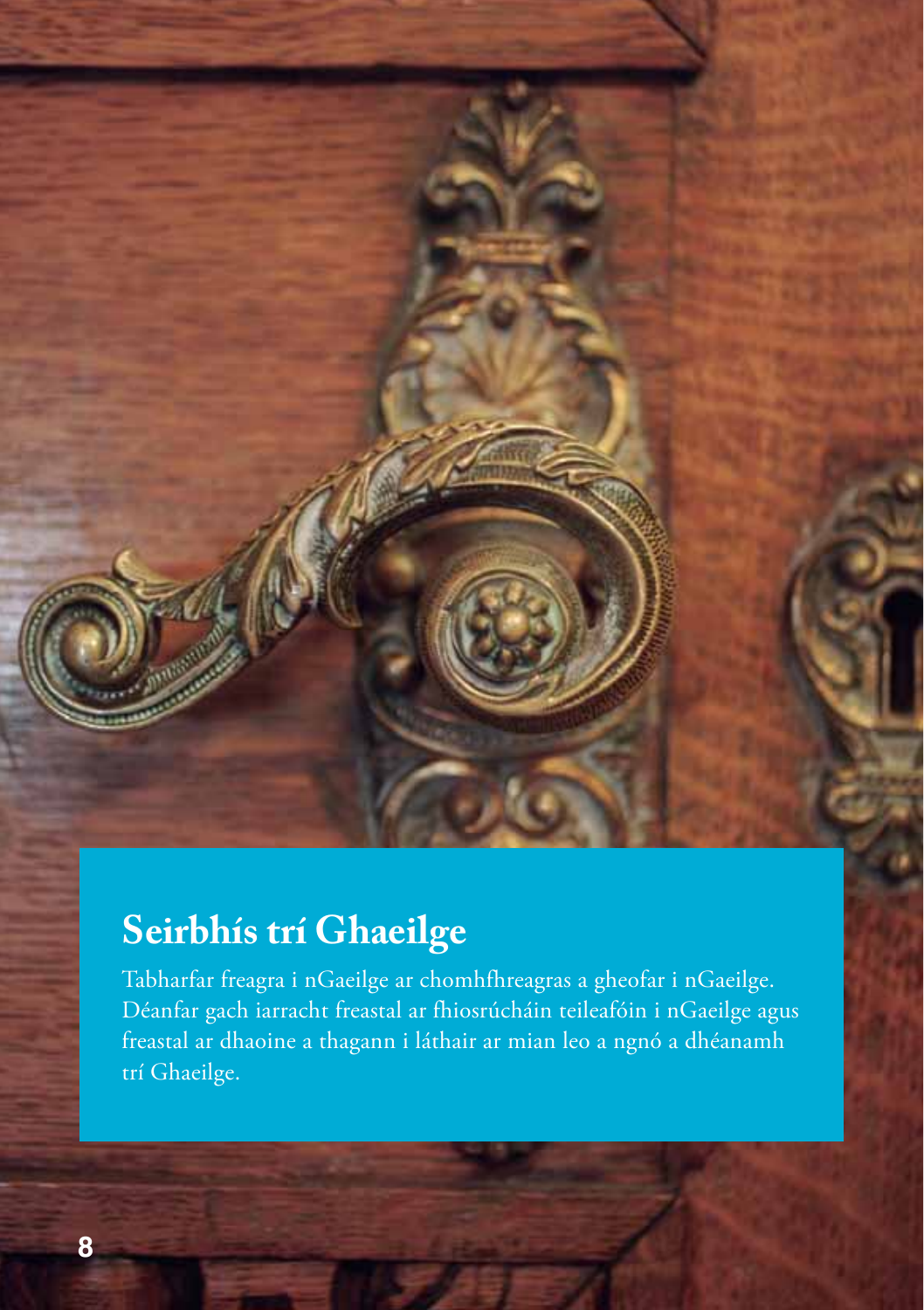## **Saoráil Faisnéise**

Tá na hAchtanna um Shaoráil Faisnéise, 1997 agus 2003 (Achtanna FOI) leagtha amach le go mbeidh rochtain phoiblí ar eolas atá i seilbh chomhlachtaí poiblí; eolas nach mbíonn ar fáil ó fhoinsí eile de ghnáth. Tá an ceart rochtana sin faoi na hAchtanna faoi réir díolúintí áirithe agus bíonn nósanna imeachta sonracha agus teorainneacha ama ag baint leis.

Ba chóir iarratais i dtaca le Saoráil Faisnéise chuig Leabharlann Náisiúnta na hÉireann a dhéanamh i scríbhinn agus iad a sheoladh chuig Mr Gordon Farrell, Comhordaitheoir FOI, Leabharlann Náisiúnta na hÉireann, 4 Sráid Chill Dara, Baile Átha Cliath 2. Ba chóir go luafaí go soiléir go bhfuil an t-iarratas á dhéanamh faoi Achtanna FOI agus an tslí ina bhfuiltear ag lorg rochtain a shonrú m.sh. cóip den taifead nó deis an taifead a fheiceáil. Ba chóir go mbeadh an táille chuí in éineacht le gach iarratas. Tá tuilleadh eolais ar fáil ar ár láithreán gréasáin www.nli.ie

# **Aiseolas**

Tá aiseolas tábhachtach ó thaobh riachtanais agus ionchais ár gcustaiméirí a thuiscint. Fáiltímid roimh bhur moltaí agus tuairimí ar aon ghné dár seirbhísí toisc go creidimid go gcuideoidh na tuairimí sin linn an tseirbhís a chuirimid ar fáil duit a fheabhsú.

Déanfaimid na nithe seo a leanas:

- **>** Cuirfear cártaí tuairimí custaiméirí ar fáil inár Seomraí Léitheoireachta agus in áiteanna poiblí.
- **>** Cuirfear foirm Aiseolais Ar líne ar fáil.
- **>** Spreagfar don fhoireann an teagmháil a bhíonn acu le custaiméirí ó lá go lá a úsáid chun aiseolas maidir le caighdeán na seirbhísí a sholáthraítear a bhailiú.
- **>** Tionólfar fóram bliantúil ina mbeidh léitheoirí in ann casadh le lucht bainistíochta sinsearach na Leabharlainne.
- **>** Tomhasfar leibhéal freagraí ár gcustaiméirí trínár suirbhéanna léitheoirí agus trí fhóram léitheora bliantúil.